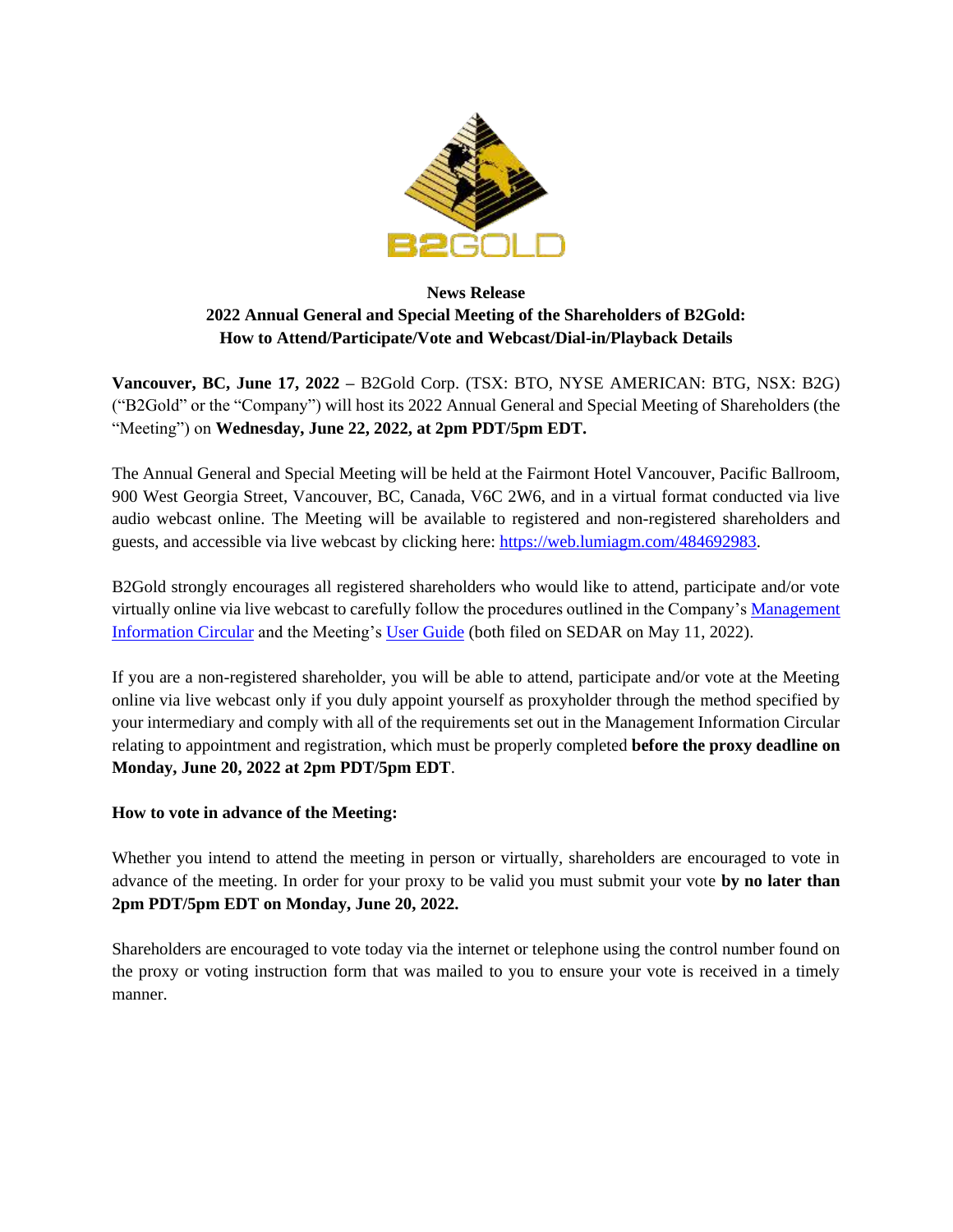|           | <b>Registered Shareholders</b>                                                      | <b>Beneficial Shareholders</b>                                       |
|-----------|-------------------------------------------------------------------------------------|----------------------------------------------------------------------|
|           | Common Shares held in own name and<br>represented by a physical certificate or DRS. | Common Shares held with a broker, bank or<br>other intermediary.     |
| Internet  | www.investoryote.com                                                                | www.proxyvote.com                                                    |
| Telephone | 1-866-732-8683                                                                      | Call the applicable number listed on the voting<br>instruction form. |
| Mail      | Return the form of proxy in the enclosed<br>envelope.                               | Return the voting instruction form in the<br>enclosed envelope.      |

#### **Shareholder assistance:**

Shareholders who have questions, including with respect to Notice and Access, or need assistance with voting their shares, should contact Laurel Hill Advisory Group, the proxy solicitation agent, by telephone at +1 877-452-7184 (North America – toll free) or +1 416-304-0211 (outside North America), or by email at [assistance@laurelhill.com.](mailto:assistance@laurelhill.com)

## **How to attend and vote at the virtual Meeting as a registered shareholder or duly appointed proxyholder:**

Registered Shareholders and duly appointed proxyholders may virtually attend the Meeting using an internet connected device such as a laptop, computer, tablet or mobile phone, and the meeting platform will be supported across browsers and devices that are running the most updated version of Chrome, Firefox, Safari, Edge or Internet Explorer. Registered Shareholders and duly appointed proxyholders attending the Meeting must remain connected to the internet at all times during the Meeting in order to vote when balloting commences. **It is your responsibility to ensure that you remain connected to the internet for the duration of the Meeting.**

Registered Shareholders wishing to attend and to vote virtually at the Meeting should not complete or return the proxy form should instead follow the steps below, which are the same steps to be undertaken by duly appointed proxyholders:

- 1. Log into<https://web.lumiagm.com/484692983> on the Meeting date at least 15 minutes before the start of the Meeting. You should allow ample time to check into the virtual Meeting and to complete the related procedures.
- 2. Click on "I have a login".
- 3. Enter your 15**-**digit control number as your username (located on the form of proxy or in the email notification you received).
- 4. Enter the Password: "b2gold2022" (case sensitive).

Registered Shareholders who have duly appointed a proxyholder to attend and vote at the Meeting must register such proxyholder with Computershare by visiting<http://www.computershare.com/B2Gold> on or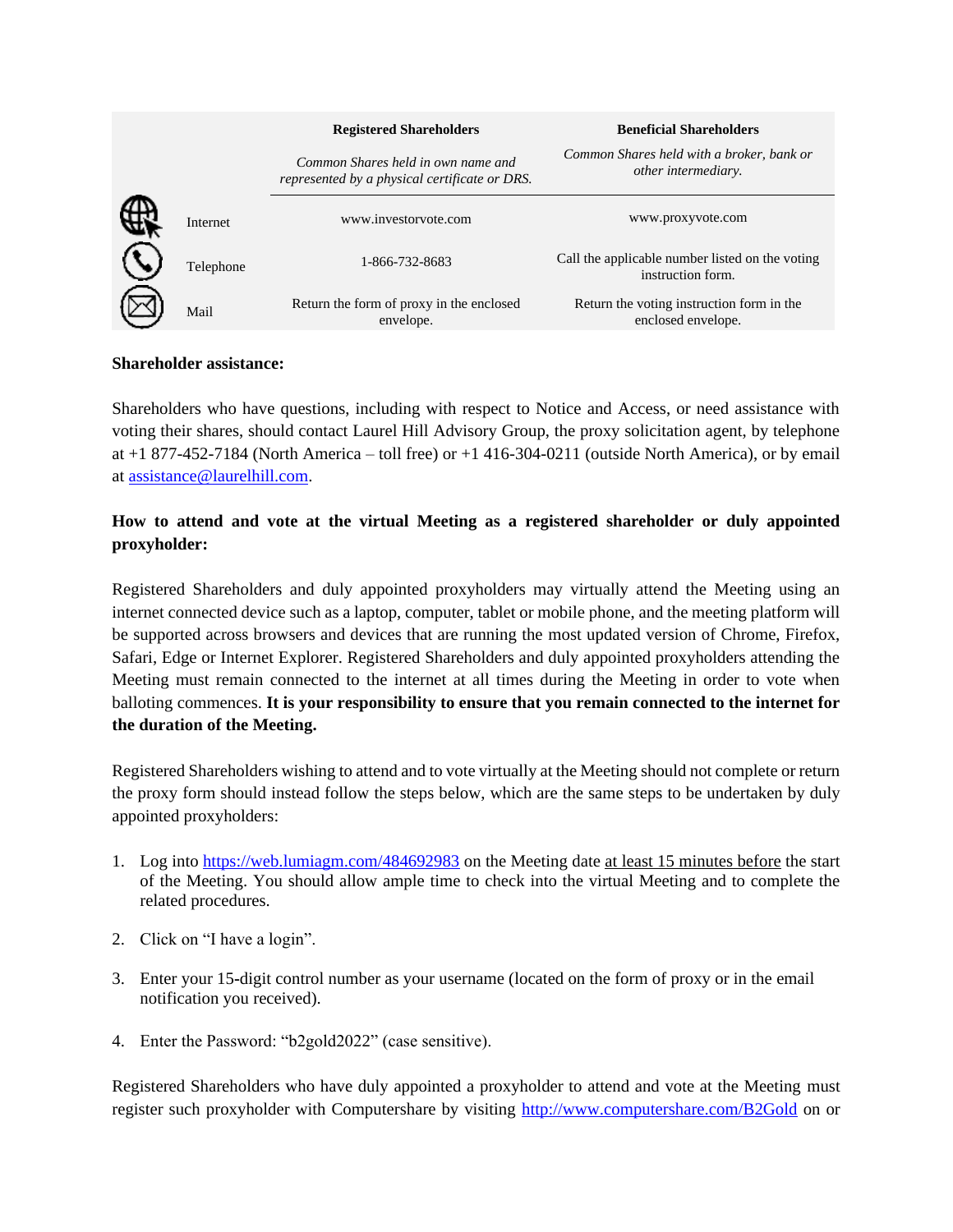before 2 pm PDT/5 pm EDT on Monday, June 20, 2022. Computershare will ask for the appointed proxyholder's contact information and will send such appointed proxyholder a user ID number or username via email shortly after this deadline and then may proceed with the steps above to log into the virtual Meeting. Registered Shareholders should note that if they participate and vote on any matter at the virtual Meeting they will revoke any previously submitted proxy.

Non-registered shareholders wishing to attend and participate in the virtual meeting must duly appoint themselves as proxyholder through the method specified by their intermediary and comply with all of the requirements set out in the Management Information Circular relating to appointment and registration, which must be properly completed before the proxy deadline on Monday, June 20, 2022 at 2pm PDT/5pm EDT.

## How to ask questions at the virtual Meeting:

The Company believes that the ability to participate in the Meeting in a meaningful way, including asking questions, remains important despite the decision to offer participation at this year's Meeting virtually. It is anticipated that Registered Shareholders and proxyholders (including Non-Registered Shareholders who have appointed themselves as proxyholder) will have substantially the same opportunity to ask questions on matters of business before the Meeting as those Shareholders and proxyholders attending in person. Upon Shareholders logging into the virtual meeting platform, they will have the opportunity to start submitting questions prior to the Meeting and will continue to have the opportunity to submit questions during the Meeting. Questions may be sent to the Chair of the Meeting using the online Q&A tool on the meeting portal. Only Registered Shareholders and duly appointed proxyholders will be able to submit questions. Guests will not be able to submit questions.

## To ask a question, please follow the steps outlined below:

- 1. Tap on the icon  $\blacksquare$  and then type your question.
- 2. Compose your question and then press the send  $\geq$  to deliver your question to the Chair.
- 3. Once you have pressed the send icon in step 2, confirmation that your question has been received by the Chair will appear.

Questions will be read by the Chair of the Meeting or a designee of the Chair and responded to by a representative of the Company. To ensure fairness for all attendees, the Chair of the Meeting will decide on the amount of time allocated to each question and will have the right to limit or consolidate questions and to reject questions that do not relate to the business of the Meeting or which are determined to be inappropriate or otherwise out of order. As part of the Meeting, the Company will hold a Q&A session during which the Chair and the Company's senior management intend to answer questions submitted during the Meeting.

#### **How to attend the virtual Meeting as a guest:**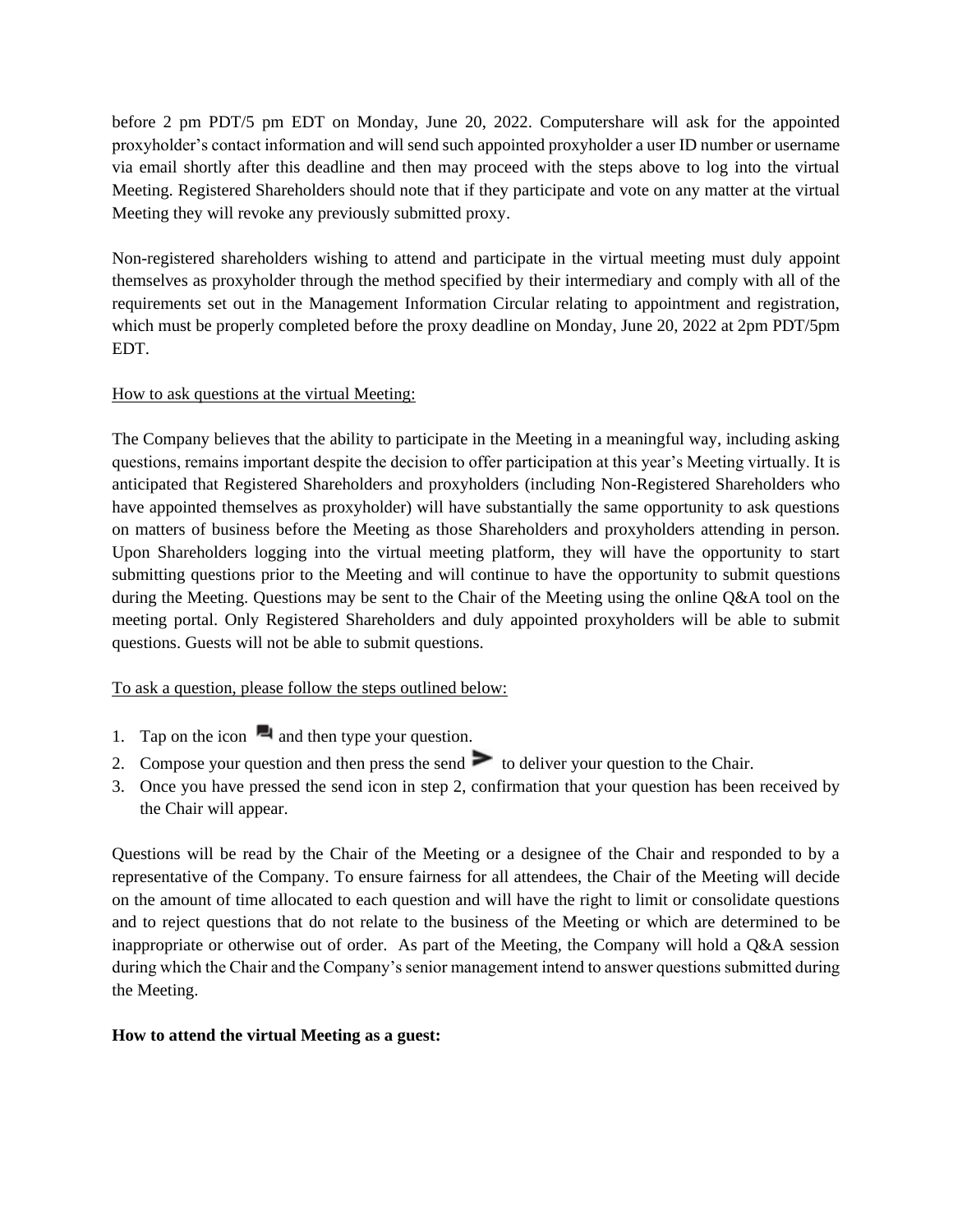- 1. Log into <https://web.lumiagm.com/484692983> on the Meeting date at least 15 minutes before the start of the Meeting. You should allow ample time to check into the virtual Meeting and to complete the related procedures.
- 2. Click on "I am a guest".
- 3. Enter the password: "b2gold2022" (case sensitive).

## **Dial-in and playback details:**

In the event that you are unable to attend the Meeting in person or in the unlikely event that your internet connection to the webcast is lost or interrupted, or as an alternative method to access the webcast, the Meeting will also be accessible by dialing +1 416-764-8659 (local – Toronto), +1 778-383-7413 (local – Vancouver) or +1 888-664-6392 (toll free – North America). However, participation through the conference line during the Meeting will only allow the attendees to listen in and you will not be able to vote or ask questions.

A playback of the Meeting will be available until Wednesday, July 6, 2022, on B2Gold's [events page](https://www.b2gold.com/investors/upcoming_events/) or by dialing  $+1$  416-764-8677 (local – Toronto) or  $+1$  888-390-0541 (toll free – North America) (passcode 420261#).

#### **Presentation:**

Once the Meeting is adjourned, there will be presentations from Clive Johnson, President & CEO, and other B2Gold senior executives and personnel. The presentations will provide a review of B2Gold's performance in 2021, a general corporate update of the first half of 2022, and will conclude with a Q&A session.

## **About B2Gold Corp.**

B2Gold is a low-cost international senior gold producer headquartered in Vancouver, Canada. Founded in 2007, today, B2Gold has operating gold mines in Mali, Namibia and the Philippines and numerous exploration and development projects in various countries including Mali, Colombia, Finland and Uzbekistan.

# **ON BEHALF OF B2GOLD CORP. "Clive T. Johnson" President & Chief Executive Officer**

For more information on B2Gold, please visit the Company's website at [www.b2gold.com](http://www.b2gold.com/) or contact:

Randall Chatwin Cherry DeGeer SVP, Legal & Corporate Communications Director, Corporate Communications +1 604-681-8371 +1 604-681-8371 [rchatwin@b2gold.com](mailto:rchatwin@b2gold.com) [cdegeer@b2gold.com](mailto:cdegeer@b2gold.com)